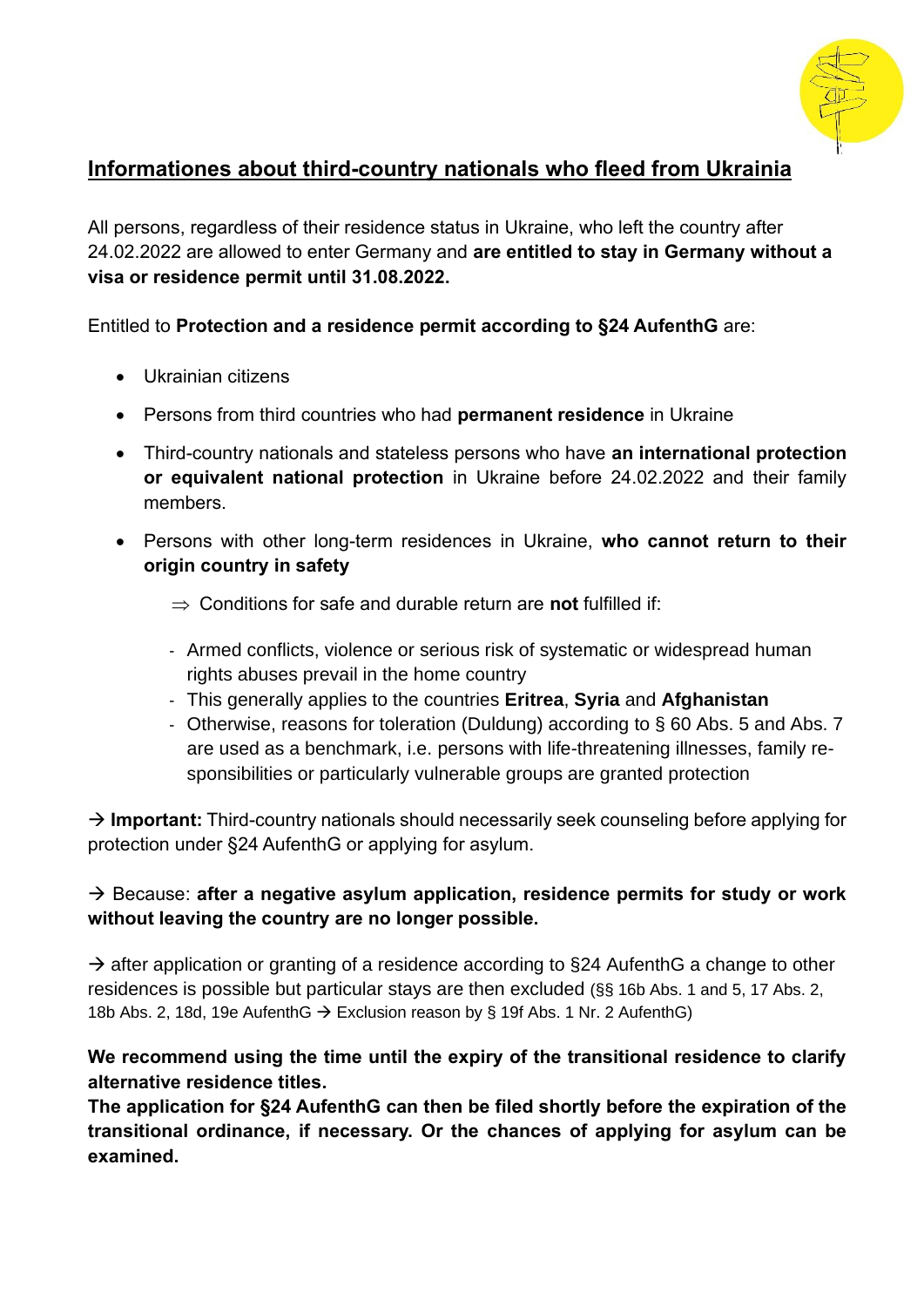

# **Apply for alternative residence:**

Those who wish to continue their studies or work as a specialist (qualified by training or study can apply for a residence permit until 31.08.2022 without leaving the country. Basic requirements are:

- **-** A valid passport
- **-** Living expenses are secured
- **-** Sufficient living space (12qm per person)

The foreigners office where you are registered is responsible. Until 31.08.2022 you are also allowed to move to another federal state if you find an apartment there.

|                                   | study                                | specialist                  | language<br>course | <b>FSJ/FÖJ</b>                     | Au-Pair                                  |
|-----------------------------------|--------------------------------------|-----------------------------|--------------------|------------------------------------|------------------------------------------|
| Legal base                        | §16b AufenthG                        | §18a, §18b<br>AufenthG      | §16f               | §19e AufhG                         | $§$ 19 $c$ Abs 1<br>AufhG<br>l§12 BeschV |
| Duration of stay                  | duration of study 4 years<br>2 years |                             | course<br>time     | 1 year                             | 1 year                                   |
| German language skills Depends on | subject of study                     | In regulated<br>professions | no                 | A1                                 | A <sub>1</sub>                           |
| Living expenses secure yes        |                                      | through work                | yes                | yes                                | through family                           |
| Living space                      | yes                                  | yes                         | yes                | possible<br>through<br>institution | through family                           |
| working permit                    | 120 days / year                      | yes                         | no                 | <b>no</b>                          | <b>n</b> o                               |

# **Overview of possible purposes of residence in Germany:**

# **Study:**

## **Admission / Place of study:**

- **-** Contact the relevant universities that offer the course directly and ask for advice from the International Student Advisory Service there.
- **-** Questions about the recognition of certificates can be asked at the International Offices of the universities  $\rightarrow$  Partner universities of universities from Ukraine often offer special programs, so find out if there are any possibility to continue your studies there

**Difficulty:** English-language degree programs are almost only available at the master/postgraduate level in Germany. Possibly consider other European countries as a place to study since there are more English-language degree programs and the cost of living is lower.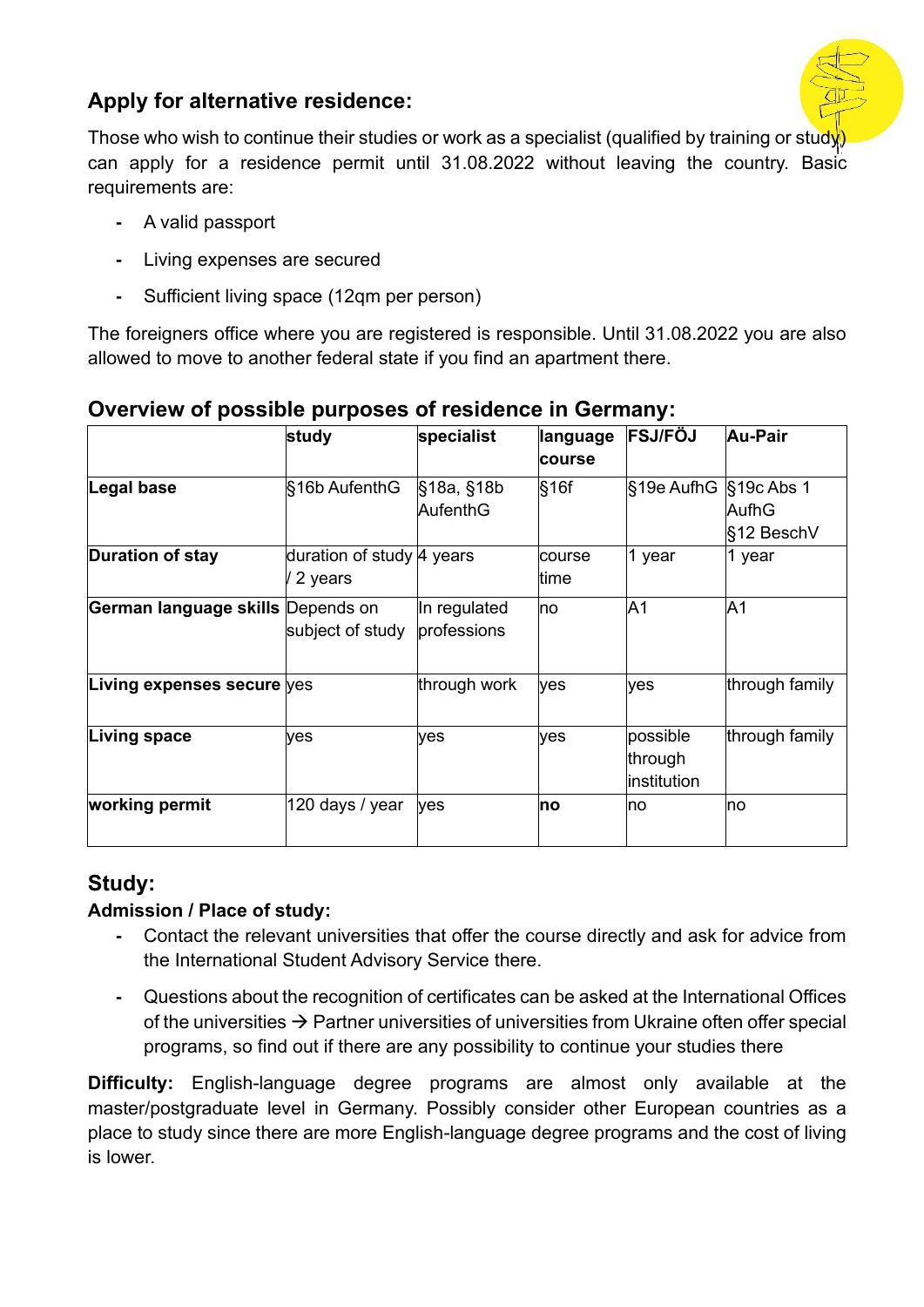# **Residence permit for studying according to §16b AufenthG:**



Prerequisites for a study or also for a study-preparatory measure, e.g. a language course are :

- Confirmation of study place / Enrolment
- Securing of living expenses (monthly about  $744,-\epsilon$  + tuition fees) must be proven. Either by a blocked account (ca.10.000,00 Euro/year) or the submission of a declaration of commitment by a person residing in Germany. Scholarships (e.g. DAAD or special programs) are also possible.
- Living Space
- Language skills are tested with regard to the language of study

#### **Employment with this residence title is only possible to a limited extent up to 120 days per year.**

# **Residence permit as a professional according to §18a or §18b AufenthG:**

If you have completed your education or studies and you find a job in your field, you can apply for a residency as a specialist.

Specific requirements for this are:

- Job offer
- The consent of the employment agency
- The determination of the equivalence of the qualification by the relevant authority for certain professions, e.g.: nursing specialist, master craftsman professions (selfemployed execution regulated). list of all regulated professions:<https://bit.ly/3LgOdZJ>

Find out right away what requirements the individual industries have for the recognition of their title, the respective chamber is responsible. The recognition of foreign qualifications can be lengthy and strict. You can find advice on the competent bodies for recognition here: <https://www.anerkennung-in-deutschland.de/html/en/index.php>

#### **Proof of German language skills is only required for the so-called regulated professions (e.g. medical professions or teachers). In many other areas, there are no minimum language requirements.**

The general conditions for issuance from §5 AufenthG apply.:

- clarified identity (passport)
- Securing of living expenses (SGB II-Satz (380€) + rent + health insurance)
- Living space (12qm per person)